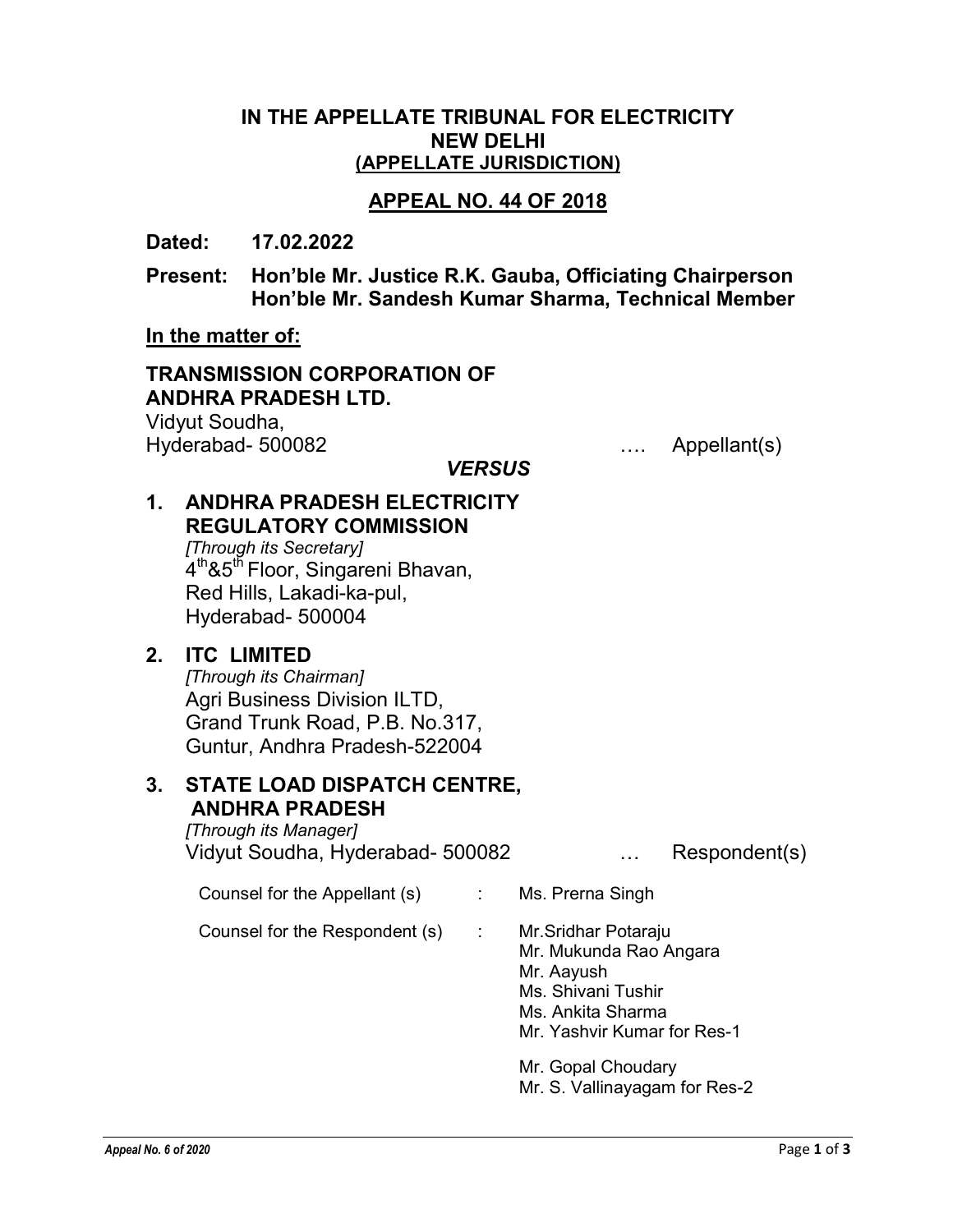# J U D G M E N T(Oral)

### PER HON'BLE MR. JUSTICE R.K. GAUBA, OFFICIATING CHAIRPERSON

1. This matter has been taken up by video conference mode on account of pandemic conditions, it being not advisable to hold physical hearing.

2. The appellant is a transmission licensee operating in the State of Andhra Pradesh. It is aggrieved by order dated 07.12.2017 passed by the respondent Andhra Pradesh Electricity Regularity Commission (APERC) in Original Petition no.32/2015 filed by the second respondent, ITC Limited, a wind power generator, directing payment of interest on transmission charges collected in excess, in terms of the tariff order dated 09.05.2014 for the period 09.05.2014 to 30.11.2015, which principal amount of excess collection had already been refunded during the pendency of the proceedings before the Commission, the levy of interest being in terms of Section 62(6) of the Electricity Act, 2003.

3. It appears that by the tariff order dated 09.05.2014, APERC had granted exemption to certain category of generators including wind power generators, for payment of transmission charges, observing in that context that it was doing so "in line with government policy". It appears that such exemptions / concessions were granted earlier in terms of the government policy which concededly had come to end with FY 2013. Referring to this fact, the appellant had filed a review petition (No.1/2015) before the Commission. The Commission dismissed the said review petition by its order dated 17.10.2015 stating *inter alia* that it had granted such exemption as above in exercise of its own power and jurisdiction under Section 86 of the Electricity Act, 2003, there being a public policy reflected in the legislation for suitable measures to be adopted for protection and promotion of renewable sources of energy.

4. There is no denial to the fact that neither the tariff order dated 09.05.2014 nor the order dated 17.10.2015 dismissing the review petition were challenged by the appellant by any appeal or other proceedings being taken out before any superior forum. The said dispensation thus attained finality. It, however, appears that a similarly placed entity 'Hetero Wind Power' had also claimed similar relief as claimed by the second respondent in the proceedings from which the impugned order has arisen, the case of